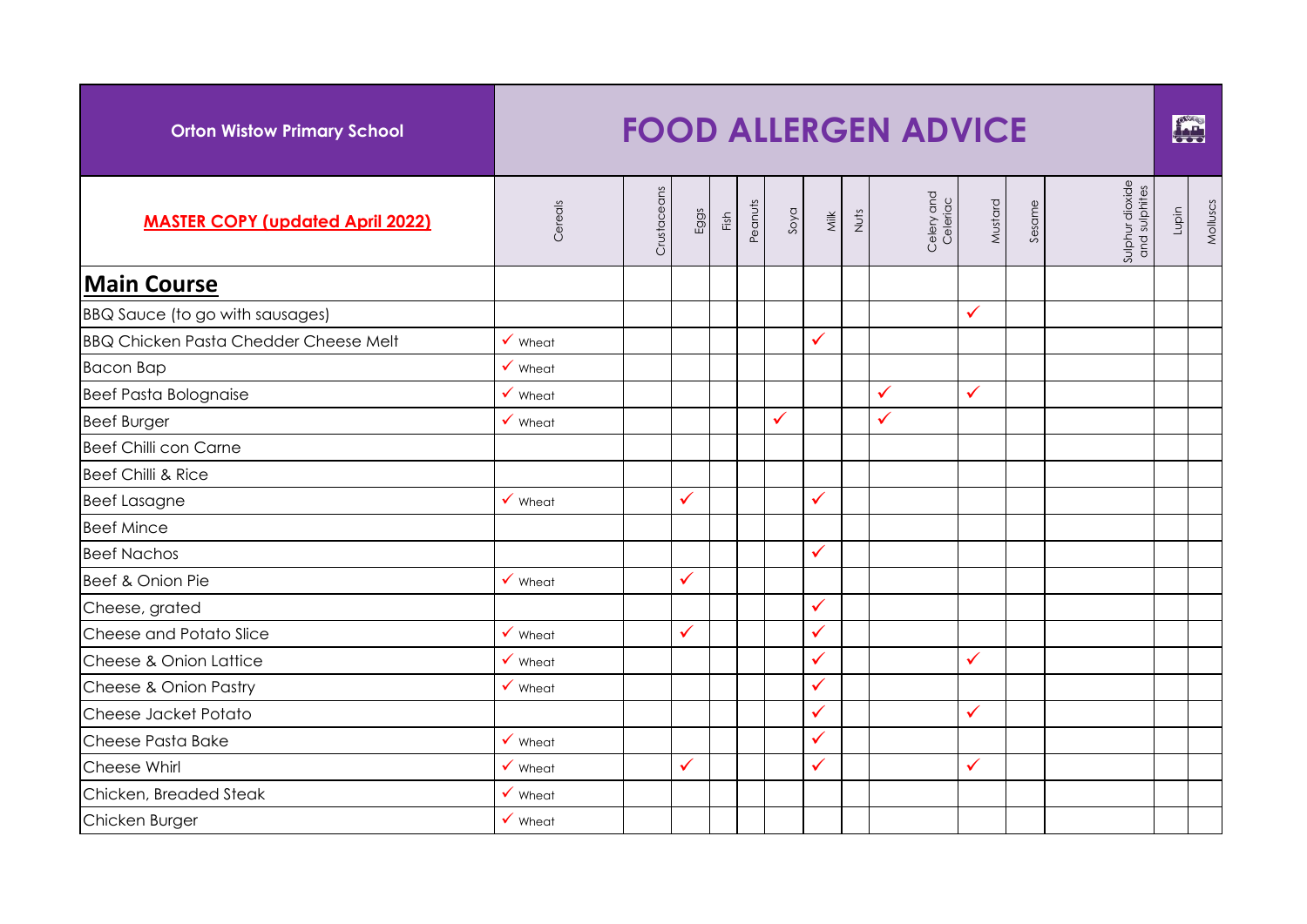| <b>Orton Wistow Primary School</b>      |                           |             |              |              |         |      |      |      | <b>FOOD ALLERGEN ADVICE</b> |              |        |                                  |       | FAR      |
|-----------------------------------------|---------------------------|-------------|--------------|--------------|---------|------|------|------|-----------------------------|--------------|--------|----------------------------------|-------|----------|
| <b>MASTER COPY (updated April 2022)</b> | Cereals                   | Crustaceans | Eggs         | Fish         | Peanuts | DVOS | Milk | Nuts | Celery and<br>Celeriac      | Mustard      | Sesame | Sulphur dioxide<br>and sulphites | Lupin | Molluscs |
| Chicken (cold sliced for salad)         |                           |             |              |              |         |      |      |      |                             |              |        |                                  |       |          |
| Chicken, Roast                          | $\checkmark$ Wheat        |             |              |              |         | ✓    |      |      |                             |              | ✓      |                                  |       |          |
| Chicken Drummer, Sticky                 |                           |             |              |              |         | ✓    |      |      |                             |              |        |                                  |       |          |
| Chicken Fajita Wrap                     | $\checkmark$ Wheat        |             |              |              |         | ✓    |      |      | $\checkmark$                | $\checkmark$ |        |                                  |       |          |
| Chicken Nuggets                         | $\checkmark$ Wheat        |             | ✓            |              |         |      |      |      |                             |              |        |                                  |       |          |
| Chicken Pie                             | $\checkmark$ Wheat        |             |              |              |         |      |      |      |                             |              |        |                                  |       |          |
| Chicken Wraps                           | $\checkmark$ Wheat        |             |              |              |         |      |      |      |                             |              |        |                                  |       |          |
| Corned Beef (Cold sliced for salad)     |                           |             |              |              |         |      |      |      |                             |              |        |                                  |       |          |
| Cottage Pie, Beef                       |                           |             |              |              |         |      |      |      | $\checkmark$                |              |        |                                  |       |          |
| Dumplings                               | $\checkmark$ Wheat        |             |              |              |         |      |      |      |                             |              |        |                                  |       |          |
| Egg                                     |                           |             | $\checkmark$ |              |         |      |      |      |                             |              |        |                                  |       |          |
| Fish, Battered                          | $\checkmark$ Wheat        |             |              |              |         |      |      |      |                             |              |        |                                  |       |          |
| Fish, Breaded                           | $\checkmark$ Wheat        |             | $\checkmark$ | ✓            |         |      |      |      |                             |              |        |                                  |       |          |
| Fish in Breadcrumbs                     | $\checkmark$ Wheat        |             |              | ✓            |         |      |      |      |                             |              |        |                                  |       |          |
| <b>Fish Pie</b>                         | $\checkmark$ Wheat        |             |              | ✓            |         |      | ✓    |      |                             |              |        |                                  |       |          |
| Fishcake                                | $\checkmark$ Wheat        |             | ✓            | ✓            |         |      |      |      |                             |              |        |                                  |       |          |
| Fish Finger, Jumbo                      | $\checkmark$ Wheat        |             | ✓            |              |         |      |      |      |                             |              |        |                                  |       |          |
| Fish Finger, Gluten free                |                           |             |              | ✓            |         |      |      |      |                             |              |        |                                  |       |          |
| <b>Fish Goujons</b>                     | $\checkmark$ Wheat/Barley |             |              | ✓            |         |      |      |      |                             |              |        |                                  |       |          |
| Fish Star                               | $\checkmark$ Wheat        |             |              | $\checkmark$ |         |      |      |      |                             | $\checkmark$ |        |                                  |       |          |
| Gravy                                   | $\checkmark$ Wheat        |             |              |              |         | ✓    |      |      | ✓                           | $\checkmark$ |        |                                  |       |          |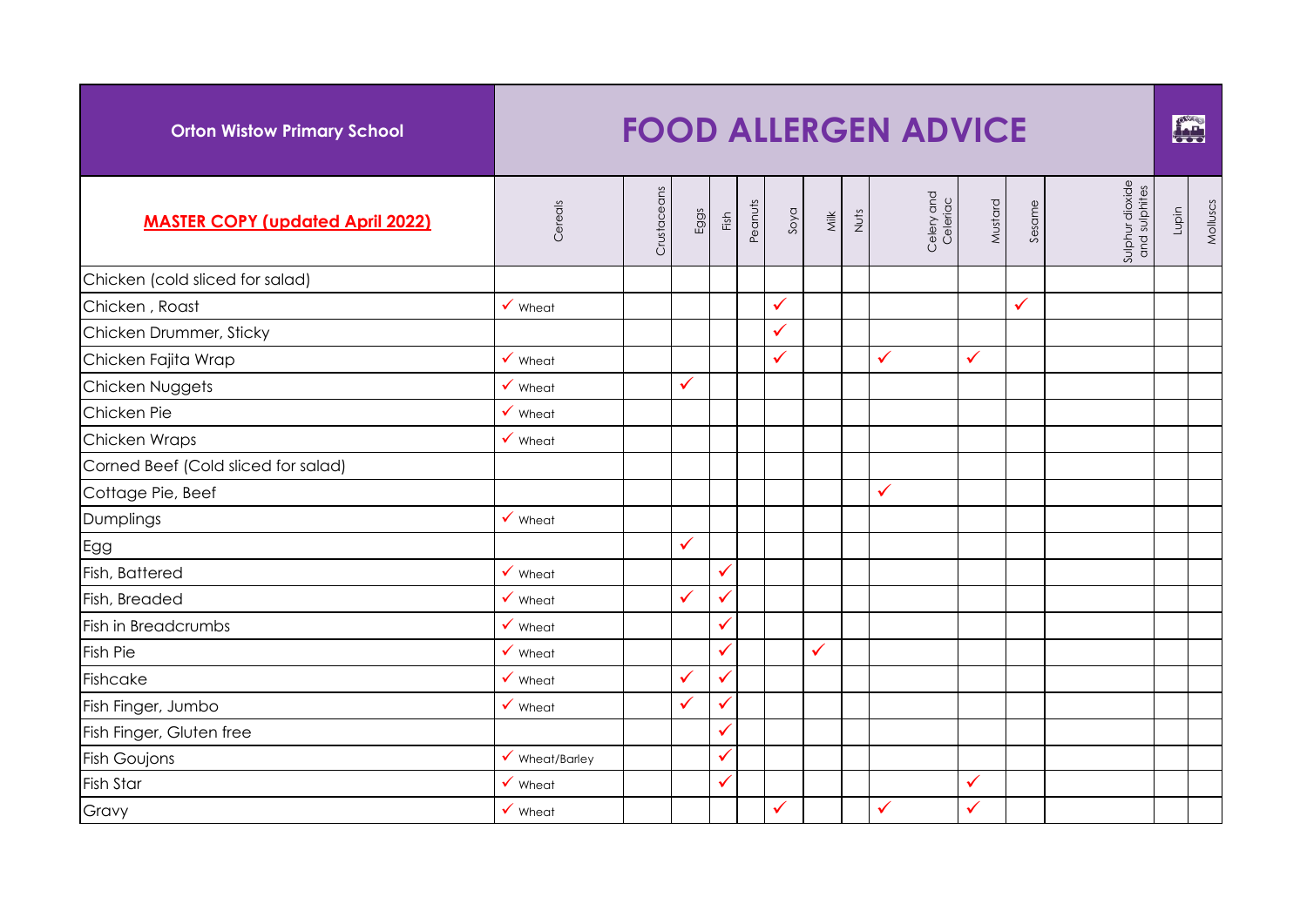| <b>Orton Wistow Primary School</b>                      |                           |             |              |      |         |      |              |      | <b>FOOD ALLERGEN ADVICE</b> |              |              |                                  |       | <b>fig.</b> |
|---------------------------------------------------------|---------------------------|-------------|--------------|------|---------|------|--------------|------|-----------------------------|--------------|--------------|----------------------------------|-------|-------------|
| <b>MASTER COPY (updated April 2022)</b>                 | Cereals                   | Crustaceans | Eggs         | Fish | Peanuts | Soya | Milk         | Nuts | Celery and<br>Celeriac      | Mustard      | Sesame       | Sulphur dioxide<br>and sulphites | Lupin | Molluscs    |
| Gravy, Chicken                                          | $\checkmark$ Wheat        |             |              |      |         | ✓    | ✓            |      | $\checkmark$                |              | $\checkmark$ |                                  |       |             |
| Gravy, Vegetarian                                       | $\checkmark$ Wheat        |             |              |      |         | ✓    |              |      | $\checkmark$                |              |              |                                  |       |             |
| Ham                                                     |                           |             |              |      |         |      |              |      |                             |              |              | $\checkmark$                     |       |             |
| Hotdog (Frankfurter, Gluten Free)                       |                           |             |              |      |         |      |              |      |                             |              |              |                                  |       |             |
| Lentil & Bean Pie                                       | $\checkmark$ Wheat        |             | $\checkmark$ |      |         | ✓    |              |      |                             |              |              |                                  |       |             |
| Lentil & Chickpea Loaf                                  |                           |             | ✓            |      |         | ✓    |              |      | $\checkmark$                |              |              |                                  |       |             |
| Lentil & Vegetable Pie                                  |                           |             |              |      |         |      |              |      |                             |              |              |                                  |       |             |
| Macaroni Cheese                                         | $\checkmark$ Wheat        |             |              |      |         |      | ✓            |      |                             | $\checkmark$ |              |                                  |       |             |
| Mild Coconut Chicken Curry                              |                           |             |              |      |         |      | ✓            |      |                             |              |              |                                  |       |             |
| Moussaka (Lamb)                                         | $\checkmark$ Wheat        |             | ✓            |      |         |      | $\checkmark$ |      |                             |              |              |                                  |       |             |
| Moussaka (Vegetable)                                    | $\checkmark$ Wheat        |             | ✓            |      |         |      | $\checkmark$ |      |                             |              |              |                                  |       |             |
| Pasta Carbonara                                         | $\checkmark$ Wheat        |             | $\checkmark$ |      |         |      | ✓            |      |                             |              |              |                                  |       |             |
| Pizza, Margherita                                       | $\checkmark$ Wheat        |             |              |      |         |      | ✓            |      |                             |              |              |                                  |       |             |
| Pizza, Pepperoni                                        | $\checkmark$ Wheat        |             | $\checkmark$ |      |         |      | $\checkmark$ |      |                             |              |              |                                  |       |             |
| Pork Sausage Toad in the Hole                           | $\checkmark$ Wheat        |             | $\checkmark$ |      |         |      |              | ✓    |                             |              |              |                                  |       |             |
| Ploughman's - Grated Cheese, Pickled Onion & Bread Roll | $\checkmark$ Wheat        |             | May          |      |         | May  | $\checkmark$ |      |                             |              |              |                                  |       |             |
| Quiche, Cheese & Sweetcorn                              | $\checkmark$ Wheat        |             | $\checkmark$ |      |         |      | $\checkmark$ |      |                             | $\checkmark$ |              |                                  |       |             |
| Quiche, Cheese & Egg                                    | $\checkmark$ Wheat        |             | $\checkmark$ |      |         |      | ✓            |      |                             | $\checkmark$ |              |                                  |       |             |
| Quiche, Egg, Spinach & Cheese                           | $\checkmark$ Wheat        |             | $\checkmark$ |      |         |      | $\checkmark$ |      |                             |              |              |                                  |       |             |
| Quorn Balls in Tomato & Basil Sauce                     | $\checkmark$ Wheat/Barley |             | ✓            |      |         |      |              |      |                             |              |              |                                  |       |             |
| Quorn Ball Sub                                          | $\checkmark$ Wheat/Barley |             | ✓            |      |         | ✓    | ✓            |      |                             | $\checkmark$ |              |                                  |       |             |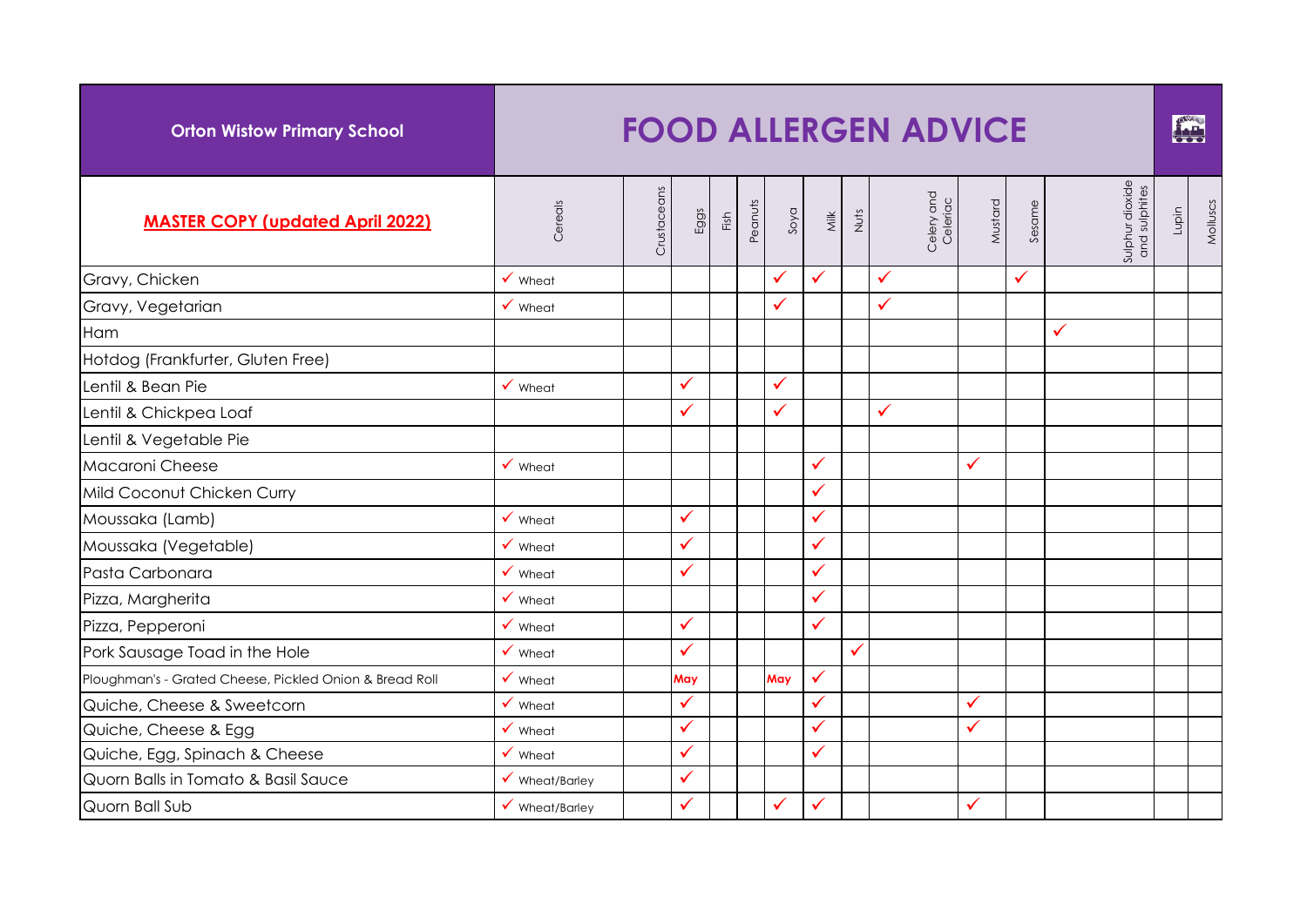| <b>Orton Wistow Primary School</b>               |                             |             |      |      |         |      |              |      | <b>FOOD ALLERGEN ADVICE</b> |              |              |                                  |       | FOR      |
|--------------------------------------------------|-----------------------------|-------------|------|------|---------|------|--------------|------|-----------------------------|--------------|--------------|----------------------------------|-------|----------|
| <b>MASTER COPY (updated April 2022)</b>          | Cereals                     | Crustaceans | Eggs | Fish | Peanuts | soya | <b>Milk</b>  | Nuts | Celery and<br>Celeriac      | Mustard      | Sesame       | Sulphur dioxide<br>and sulphites | Lupin | Molluscs |
| Quorn Bap                                        | $\checkmark$ Wheat (in bap) |             |      |      |         |      |              |      |                             |              |              |                                  |       |          |
| Quorn Burger                                     | $\checkmark$ Wheat/Barley   |             |      |      |         |      | ✓            |      |                             |              |              |                                  |       |          |
| Quorn Burger, Southern Style                     | $\checkmark$ Wheat          |             | ✓    |      |         |      | $\checkmark$ |      |                             |              |              |                                  |       |          |
| Quorn Fillet in Vegetarian Gravy                 | $\checkmark$ Wheat          |             | ✓    |      |         |      |              |      | ✓                           |              |              | ✓                                |       |          |
| Roast Beef in Gravy                              | $\checkmark$ Wheat          |             |      |      |         | ✓    |              |      | $\checkmark$                | $\checkmark$ | $\checkmark$ |                                  |       |          |
| Salmon Fillet with Bubble Crumb (Gluten Free)    |                             |             |      |      |         |      |              |      |                             |              |              |                                  |       |          |
| Sausage (mini) & Bacon Filled Yorkshire Pudding  | $\checkmark$ Wheat          |             | ✓    |      |         |      | ✓            |      |                             |              |              | $\checkmark$                     |       |          |
| Sausage (Pork)                                   | $\checkmark$ Wheat          |             |      |      |         |      |              |      |                             |              |              |                                  |       |          |
| Sausage Bap                                      | $\checkmark$ Wheat          |             |      |      |         |      |              |      |                             |              |              |                                  |       |          |
| Sausage & Baked Bean Pie                         | $\checkmark$ Wheat          |             |      |      |         |      |              |      |                             |              |              |                                  |       |          |
| Sausage & Bean Pie                               | Wheat/maize starch          |             | ✓    |      |         |      |              |      |                             |              |              |                                  |       |          |
| Sausage wrapped in Bacon                         | $\checkmark$ Wheat          |             |      |      |         |      |              |      |                             |              |              |                                  |       |          |
| Southern Fried Chicken                           | $\checkmark$ Wheat          |             | ✓    |      |         |      | $\checkmark$ |      | $\checkmark$                | $\checkmark$ |              |                                  |       |          |
| Soya Mince Bolognaise                            | $\checkmark$ Barley         |             |      |      |         | ✓    | $\checkmark$ |      | $\checkmark$                |              |              |                                  |       |          |
| Soya Mince Cottage Pie                           | $\checkmark$ Barley         |             |      |      |         | ✓    | $\checkmark$ |      | $\checkmark$                |              |              |                                  |       |          |
| Soya Mince                                       | $\checkmark$ Wheat          |             |      |      |         | ✓    |              |      |                             |              |              |                                  |       |          |
| Spanish Meatballs (beef) in Tomato & Basil Sauce | $\checkmark$ Wheat          |             | ✓    |      |         |      |              |      |                             |              |              |                                  |       |          |
| <b>Stuffing Ball</b>                             | $\checkmark$ Wheat          |             |      |      |         |      |              |      |                             |              |              |                                  |       |          |
| Sweet Potato, Chickpea & Spinach Curry           |                             |             |      |      |         |      | $\checkmark$ |      |                             |              |              |                                  |       |          |
| Three Bean Chilli                                |                             |             |      |      |         |      |              |      |                             |              |              |                                  |       |          |
| Tuna Mayo Jacket                                 |                             |             | ✓    | ✓    |         |      |              |      |                             |              |              |                                  |       |          |
| Tuna Pasta                                       | $\checkmark$ Wheat          |             | ✓    | ✓    |         |      |              |      |                             | $\checkmark$ |              |                                  |       |          |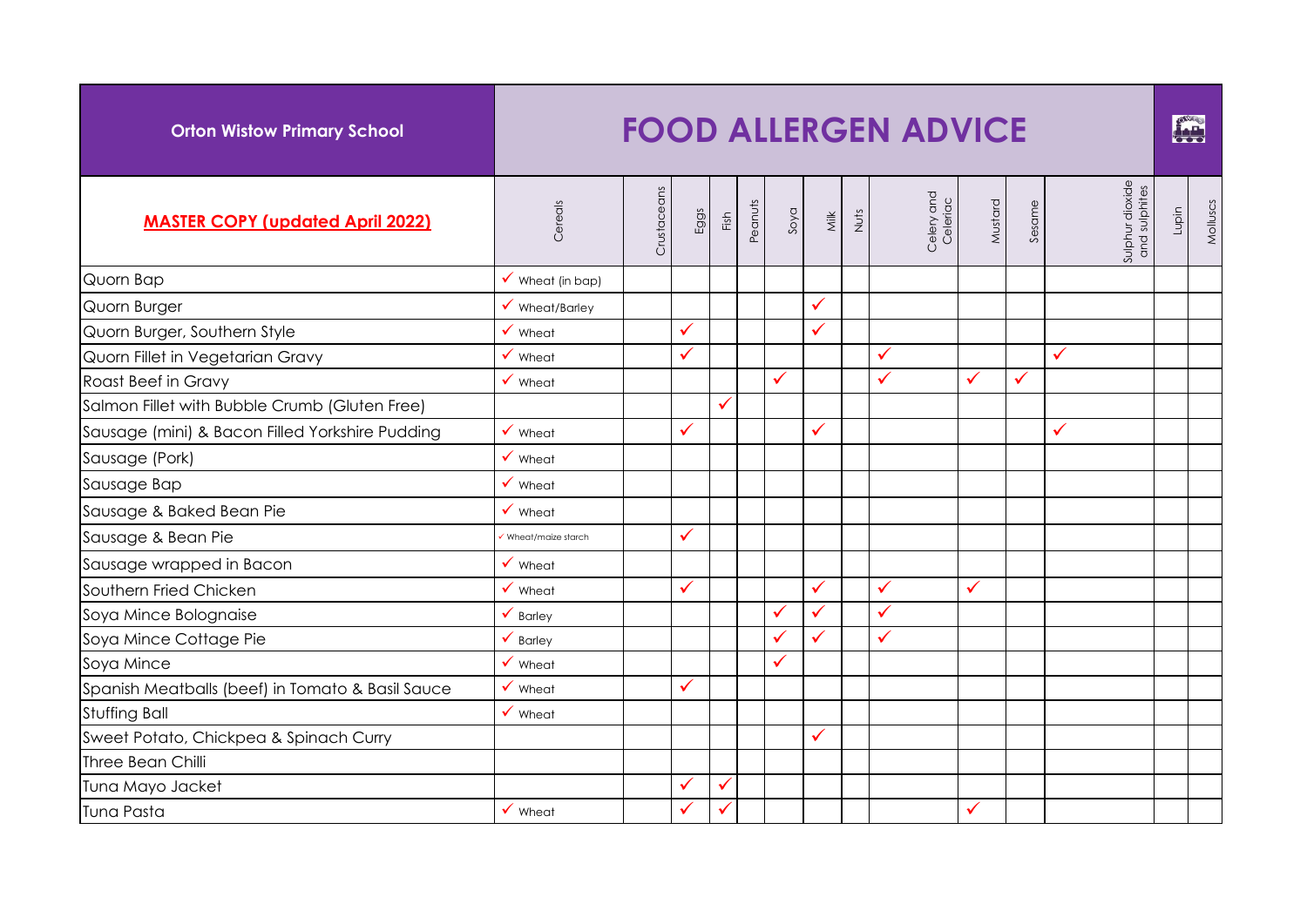| <b>Orton Wistow Primary School</b>      |                           |             |              |      |         |      |             |      | <b>FOOD ALLERGEN ADVICE</b> |              |        |                                  |       | FALL     |
|-----------------------------------------|---------------------------|-------------|--------------|------|---------|------|-------------|------|-----------------------------|--------------|--------|----------------------------------|-------|----------|
| <b>MASTER COPY (updated April 2022)</b> | Cereals                   | Crustaceans | Eggs         | Fish | Peanuts | phos | <b>Milk</b> | Nuts | Celery and<br>Celeriac      | Mustard      | Sesame | Sulphur dioxide<br>and sulphites | Lupin | Molluscs |
| Tuna Pasta & Chedder Cheese Melt        | $\checkmark$ Wheat        |             |              | ✓    |         |      | ✓           |      |                             |              |        |                                  |       |          |
| Tuna Mayo                               |                           |             | $\checkmark$ | ✓    |         |      |             |      |                             |              |        |                                  |       |          |
| Turkey (Cold sliced for salad)          |                           |             |              |      |         |      |             |      |                             |              |        | ✓                                |       |          |
| <b>Turkey Fillet in Gravy</b>           | $\checkmark$ Wheat/Barley |             |              |      |         |      | ✓           |      | ✓                           | $\checkmark$ |        |                                  |       |          |
| Vegetable Sausage Toad in the Hole      | $\checkmark$ Wheat/Barley |             |              |      |         |      |             |      |                             |              |        |                                  |       |          |
| Vegetable Chilli                        |                           |             |              |      |         |      |             |      | $\checkmark$                |              |        |                                  |       |          |
| Vegetable Cottage Pie                   | $\checkmark$ Wheat        |             |              |      |         | ✓    |             |      | $\checkmark$                |              |        |                                  |       |          |
| Vegetable Crumble Pie                   | $\checkmark$ Wheat        |             |              |      |         |      | ✓           |      | $\checkmark$                |              |        |                                  |       |          |
| Vegetable & Tomato Pasta Bake           | Wheat                     |             |              |      |         |      |             |      |                             |              |        |                                  |       |          |
| Vegetable Fingers                       | Wheat                     |             |              |      |         |      | ✓           |      |                             |              |        |                                  |       |          |
| Vegetable Lasagne                       | Wheat                     |             |              |      |         |      | ✓           |      |                             |              |        |                                  |       |          |
| Vegetable Nuggets                       | Wheat                     |             |              |      |         |      |             |      |                             |              |        |                                  |       |          |
| Vegetable Pasta Cheddar Melt            | Wheat                     |             |              |      |         |      | ✓           |      | $\checkmark$                |              |        |                                  |       |          |
| Vegetable Pasta Bolognaise              | Wheat                     |             |              |      |         |      |             |      |                             |              |        |                                  |       |          |
| Vegetarian Burger                       | Wheat                     |             |              |      |         |      | ✓           |      |                             |              |        |                                  |       |          |
| Vegetable Samosa                        | $\checkmark$ Wheat        |             |              |      |         |      | ✓           |      |                             |              |        |                                  |       |          |
| Vegetable Sausage Casserole             | $\checkmark$ Wheat        |             |              |      |         | ✓    |             |      | $\checkmark$                |              |        |                                  |       |          |
| Vegetarian Sausage, Lincolnshire        | $\checkmark$ Wheat        |             |              |      |         |      |             |      |                             |              |        | ✓                                |       |          |
| Vegetarian Sausage Roll                 | $\checkmark$ Wheat        |             |              |      |         | ✓    |             |      |                             |              |        | ✓                                |       |          |
| <b>Wistow Sausage Roll</b>              | $\checkmark$ Wheat        |             | ✓            |      |         |      |             |      |                             |              |        |                                  |       |          |
| Yorkshire Pudding                       | $\checkmark$ Wheat        |             | $\checkmark$ |      |         |      | ✓           |      |                             |              |        |                                  |       |          |
| <b>Starchy Food</b>                     |                           |             |              |      |         |      |             |      |                             |              |        |                                  |       |          |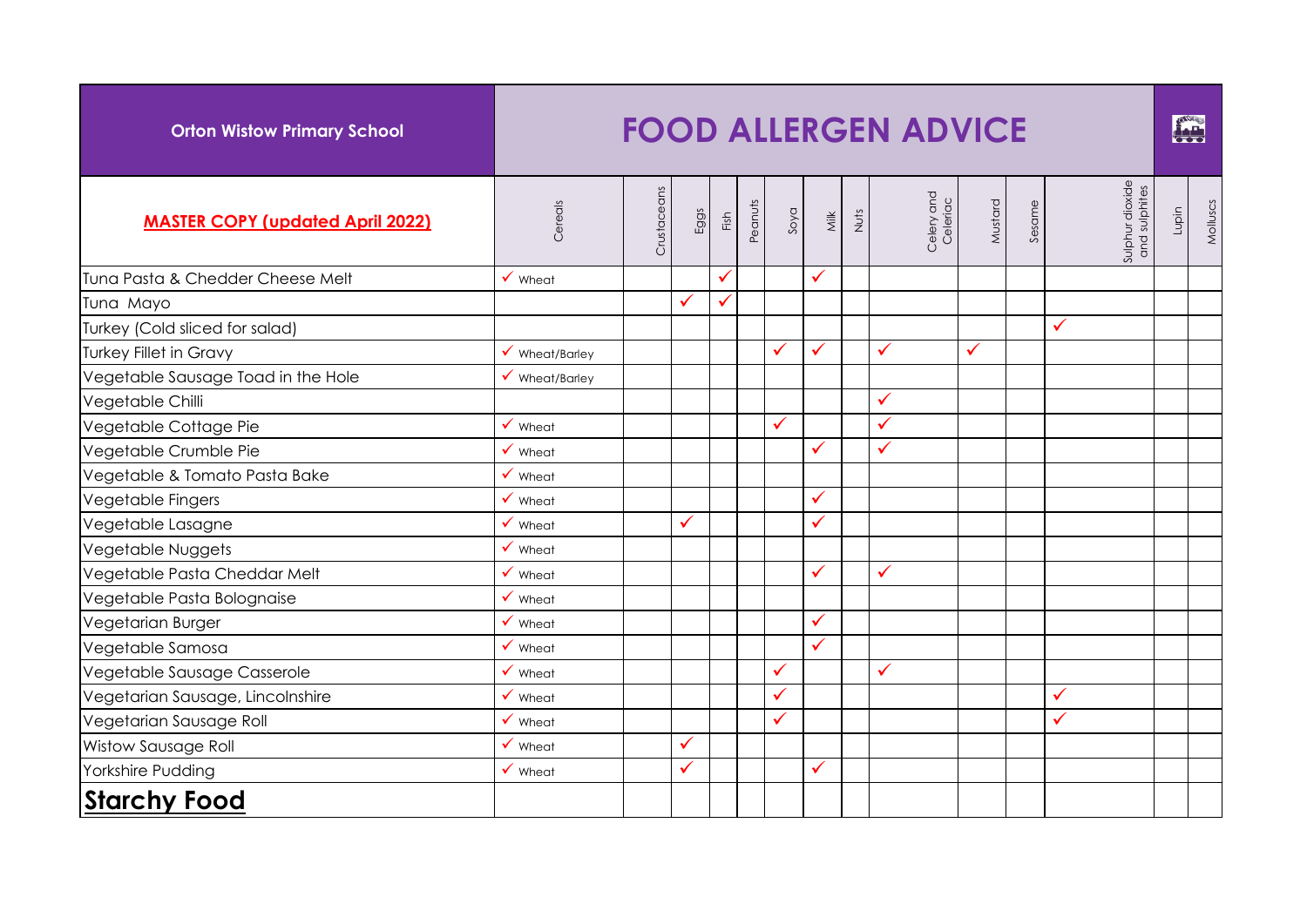| <b>Orton Wistow Primary School</b>                                                 |                           |             |              |      |         |      |                         |      | <b>FOOD ALLERGEN ADVICE</b> |         |        |                                  |       | fre      |
|------------------------------------------------------------------------------------|---------------------------|-------------|--------------|------|---------|------|-------------------------|------|-----------------------------|---------|--------|----------------------------------|-------|----------|
| <b>MASTER COPY (updated April 2022)</b>                                            | Cereals                   | Crustaceans | Eggs         | Fish | Peanuts | soya | $\overline{\mathsf{M}}$ | Nuts | Celery and<br>Celeriac      | Mustard | Sesame | Sulphur dioxide<br>and sulphites | Lupin | Molluscs |
| Bread Flour Bap (used with Burger, Quorn Southern Style Burger,<br>Chicken Fillet) | $\checkmark$ Wheat        |             |              |      |         | ✓    |                         |      |                             |         |        |                                  |       |          |
| Bread, Fresh                                                                       | $\checkmark$ Wheat        |             |              |      |         |      |                         |      |                             |         |        |                                  |       |          |
| Bread Roll, Fresh, (used for Assorted Rolls)                                       | $\checkmark$ Wheat        |             |              |      |         |      |                         |      |                             |         |        |                                  |       |          |
| Couscous                                                                           | $\checkmark$ Wheat/Barley |             |              |      |         |      |                         |      |                             |         |        |                                  |       |          |
| <b>Hash Brown</b>                                                                  |                           |             |              |      |         |      |                         |      |                             |         |        |                                  |       |          |
| Hash Brown Nuggets                                                                 |                           |             |              |      |         |      |                         |      |                             |         |        |                                  |       |          |
| Hotdog Roll (also used for Quorn dog and Fishfinger in<br>a Roll)                  | $\checkmark$ Wheat        |             |              |      |         |      |                         |      |                             |         |        |                                  |       |          |
| Naan Bread                                                                         | $\checkmark$ Wheat        |             |              |      |         |      |                         |      |                             |         |        |                                  |       |          |
| Oven Baked Chips                                                                   |                           |             |              |      |         |      |                         |      |                             |         |        |                                  |       |          |
| Pasta                                                                              | $\checkmark$ Wheat        |             | $\checkmark$ |      |         |      |                         |      |                             |         |        |                                  |       |          |
| Potatoes, Dauphinoise                                                              | $\checkmark$ Corn Starch  |             |              |      |         |      | $\checkmark$            |      |                             |         |        | ✓                                |       |          |
| Potato, Jacket                                                                     |                           |             |              |      |         |      |                         |      |                             |         |        |                                  |       |          |
| Potatoes, Mashed                                                                   |                           |             |              |      |         |      |                         |      |                             |         |        |                                  |       |          |
| Potatoes, New                                                                      |                           |             |              |      |         |      |                         |      |                             |         |        |                                  |       |          |
| Potatoes, Herby Diced                                                              | $\checkmark$ Wheat        |             |              |      |         |      |                         |      |                             |         |        |                                  |       |          |
| Potatoes, Roast                                                                    | $\checkmark$ Wheat        |             |              |      |         |      |                         |      |                             |         |        |                                  |       |          |
| Potato Smiles                                                                      |                           |             |              |      |         |      |                         |      |                             |         |        |                                  |       |          |
| Potato Wedges                                                                      |                           |             |              |      |         |      |                         |      |                             |         |        |                                  |       |          |
| Rice, Wholegrain & White                                                           |                           |             |              |      |         |      |                         |      |                             |         |        |                                  |       |          |
| Waffles                                                                            |                           |             | $\checkmark$ |      |         |      | ✓                       |      |                             |         |        |                                  |       |          |
| <b>Vegetables</b>                                                                  |                           |             |              |      |         |      |                         |      |                             |         |        |                                  |       |          |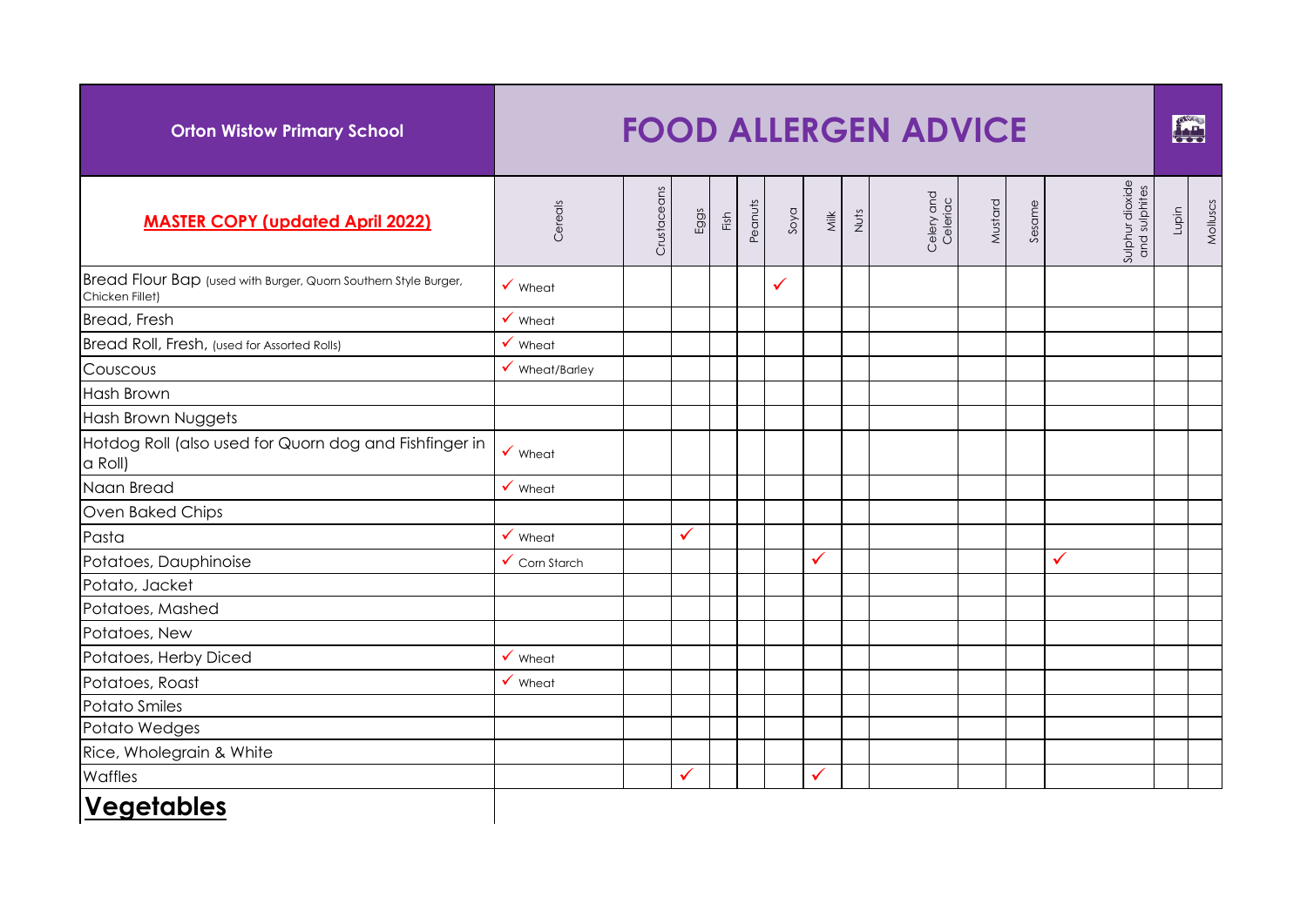| <b>Orton Wistow Primary School</b>          |                    |             |      |      |         |      |      |      | <b>FOOD ALLERGEN ADVICE</b> |              |        |                                  |       | FOR      |
|---------------------------------------------|--------------------|-------------|------|------|---------|------|------|------|-----------------------------|--------------|--------|----------------------------------|-------|----------|
| <b>MASTER COPY (updated April 2022)</b>     | Cereals            | Crustaceans | Eggs | Fish | Peanuts | Soya | Milk | Nuts | Celery and<br>Celeriac      | Mustard      | Sesame | Sulphur dioxide<br>and sulphites | Lupin | Molluscs |
| <b>Baby Corn</b>                            |                    |             |      |      |         |      |      |      |                             |              |        |                                  |       |          |
| <b>Baked Beans in Tomato Sauce</b>          | ✔ Maize Starch     |             |      |      |         |      |      |      |                             |              |        |                                  |       |          |
| <b>BBQ Beans</b>                            | $\checkmark$ Maize |             |      |      |         |      |      |      |                             |              |        |                                  |       |          |
| <b>Broccoli</b>                             |                    |             |      |      |         |      |      |      |                             |              |        |                                  |       |          |
| Coleslaw                                    |                    |             | ✓    |      |         |      |      |      |                             | $\checkmark$ |        |                                  |       |          |
| Cabbage                                     |                    |             |      |      |         |      |      |      |                             |              |        |                                  |       |          |
| Carrots, Baby                               |                    |             |      |      |         |      |      |      |                             |              |        |                                  |       |          |
| Carrots, Baton                              |                    |             |      |      |         |      |      |      |                             |              |        |                                  |       |          |
| Carrot & Swede                              |                    |             |      |      |         |      |      |      |                             |              |        |                                  |       |          |
| Cauliflower                                 |                    |             |      |      |         |      |      |      |                             |              |        |                                  |       |          |
| <b>Green Beans</b>                          |                    |             |      |      |         |      |      |      |                             |              |        |                                  |       |          |
| Leeks, chopped                              |                    |             |      |      |         |      |      |      |                             |              |        |                                  |       |          |
| Mexican Mix                                 |                    |             |      |      |         |      |      |      |                             |              |        |                                  |       |          |
| Mushrooms, sliced                           |                    |             |      |      |         |      |      |      |                             |              |        |                                  |       |          |
| Onions, diced                               |                    |             |      |      |         |      |      |      |                             |              |        |                                  |       |          |
| <b>Onion Rings</b>                          | $\checkmark$       |             |      |      |         |      |      |      |                             |              |        |                                  |       |          |
| Peas, Garden                                |                    |             |      |      |         |      |      |      |                             |              |        |                                  |       |          |
| Peppers, mixed                              |                    |             |      |      |         |      |      |      |                             |              |        |                                  |       |          |
| Petit Pois                                  |                    |             |      |      |         |      |      |      |                             |              |        |                                  |       |          |
| Romanesco Mix                               |                    |             |      |      |         |      |      |      |                             |              |        |                                  |       |          |
| Salad, Mixed                                |                    |             |      |      |         |      |      |      |                             |              |        |                                  |       |          |
| Spaghetti Hoops (Wholemeal) in Tomato Sauce | $\checkmark$ Wheat |             |      |      |         |      |      |      |                             |              |        |                                  |       |          |
| Swede, diced                                |                    |             |      |      |         |      |      |      |                             |              |        |                                  |       |          |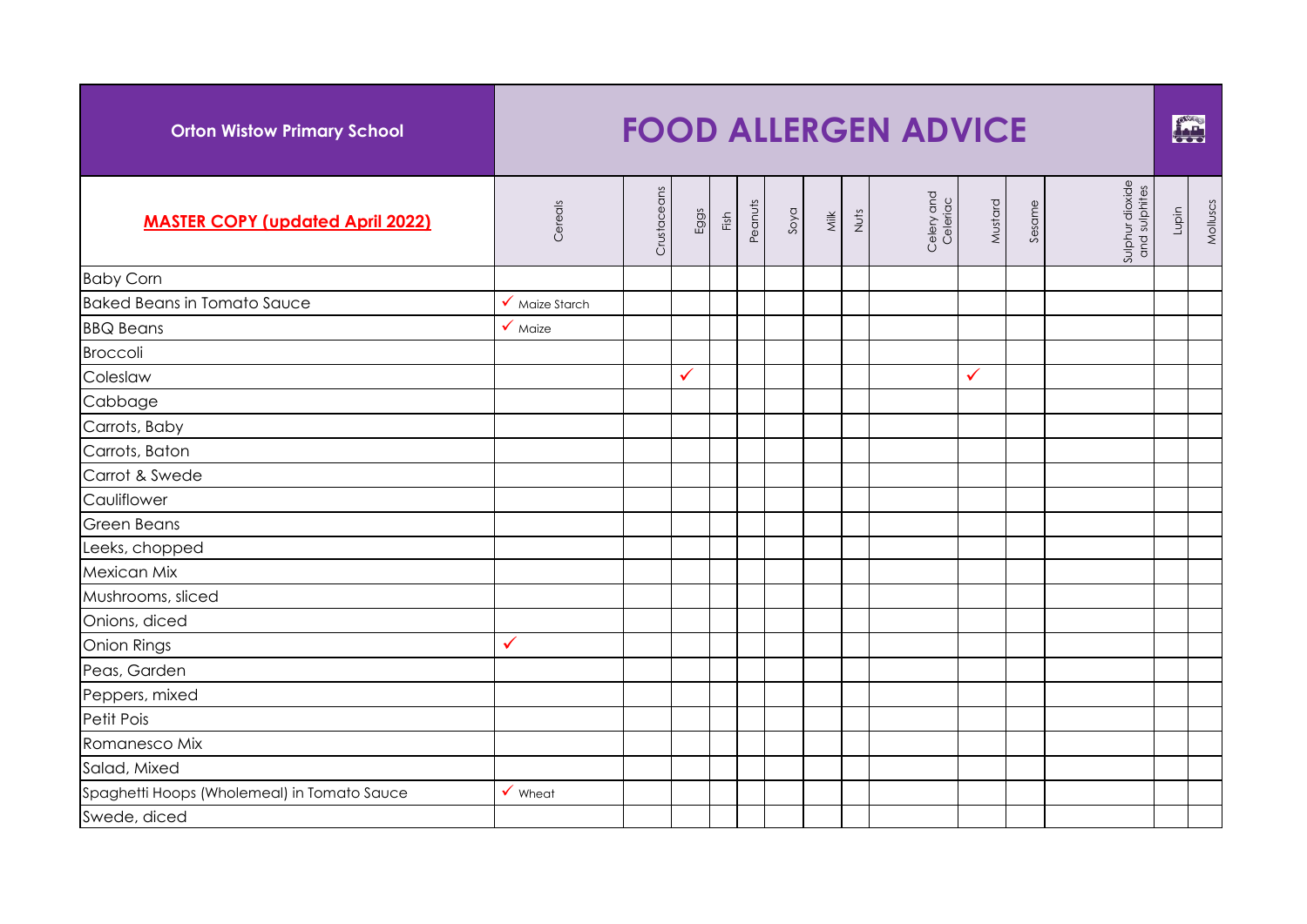| <b>Orton Wistow Primary School</b>         |                    |             |            |      |         |            |              |      | <b>FOOD ALLERGEN ADVICE</b> |         |        |                                  |       | END      |
|--------------------------------------------|--------------------|-------------|------------|------|---------|------------|--------------|------|-----------------------------|---------|--------|----------------------------------|-------|----------|
| <b>MASTER COPY (updated April 2022)</b>    | Cereals            | Crustaceans | Eggs       | Fish | Peanuts | Soya       | Milk         | Nuts | Celery and<br>Celeriac      | Mustard | Sesame | Sulphur dioxide<br>and sulphites | Lupin | Molluscs |
| Sweetcorn                                  |                    |             |            |      |         |            |              |      |                             |         |        |                                  |       |          |
| Tomatoes, Roasted                          |                    |             |            |      |         |            |              |      |                             |         |        |                                  |       |          |
| Vegetable Medley                           |                    |             |            |      |         |            |              |      |                             |         |        |                                  |       |          |
| Vegetables, mixed                          |                    |             |            |      |         |            |              |      |                             |         |        |                                  |       |          |
| <b>Desserts</b>                            |                    |             |            |      |         |            |              |      |                             |         |        |                                  |       |          |
| Angel Delight                              |                    |             |            |      |         |            | $\checkmark$ |      |                             |         |        |                                  |       |          |
| Apple & Blackberry Crunch                  | $\checkmark$ Wheat |             |            |      |         |            |              |      |                             |         |        |                                  |       |          |
| Apple Crumble                              | $\checkmark$ Wheat |             |            |      |         |            |              |      |                             |         |        |                                  |       |          |
| Apple Pie                                  | $\checkmark$ Wheat |             |            |      |         |            |              |      |                             |         |        |                                  |       |          |
| Apple Strudel                              | $\checkmark$ Wheat |             | ✓          |      |         |            |              |      |                             |         |        |                                  |       |          |
| <b>Bakewell Tart</b>                       | $\checkmark$ Wheat |             | ✓          |      |         |            |              |      |                             |         |        |                                  |       |          |
| <b>Biscuit, Wholemeal Chocolate Orange</b> | $\checkmark$ Wheat |             | ✓          |      |         |            | $\checkmark$ |      |                             |         |        |                                  |       |          |
| <b>Blood Sauce (pink sauce)</b>            |                    |             |            |      |         |            | $\checkmark$ |      |                             |         |        |                                  |       |          |
| <b>Blueberry Cup Cake</b>                  |                    |             | ✓          |      |         |            |              |      |                             |         |        |                                  |       |          |
| <b>Brownie</b>                             | $\checkmark$ Wheat |             | ✓          |      |         |            |              |      |                             |         |        |                                  |       |          |
| <b>Butterscotch Cookie</b>                 | $\checkmark$ Wheat |             |            |      |         |            | $\checkmark$ |      |                             |         |        |                                  |       |          |
| Cappuccino Cup Cake                        | $\checkmark$ Wheat |             | ✓          |      |         |            |              |      |                             |         |        |                                  |       |          |
| <b>Carrot Cake</b>                         | $\checkmark$ Wheat |             | ✓          |      |         |            |              |      |                             |         |        |                                  |       |          |
| Cheese                                     |                    |             |            |      |         |            | $\checkmark$ |      |                             |         |        |                                  |       |          |
| Cheese, Laughing Cow                       |                    |             |            |      |         |            | $\checkmark$ |      |                             |         |        |                                  |       |          |
| <b>Cheese Cake</b>                         | $\checkmark$ Wheat |             | <b>May</b> |      |         | May        | $\checkmark$ |      |                             |         |        |                                  |       |          |
| Cheescake, Fruit topped                    | $\checkmark$ Wheat |             | <b>May</b> |      |         | <b>May</b> | $\checkmark$ |      |                             |         |        |                                  |       |          |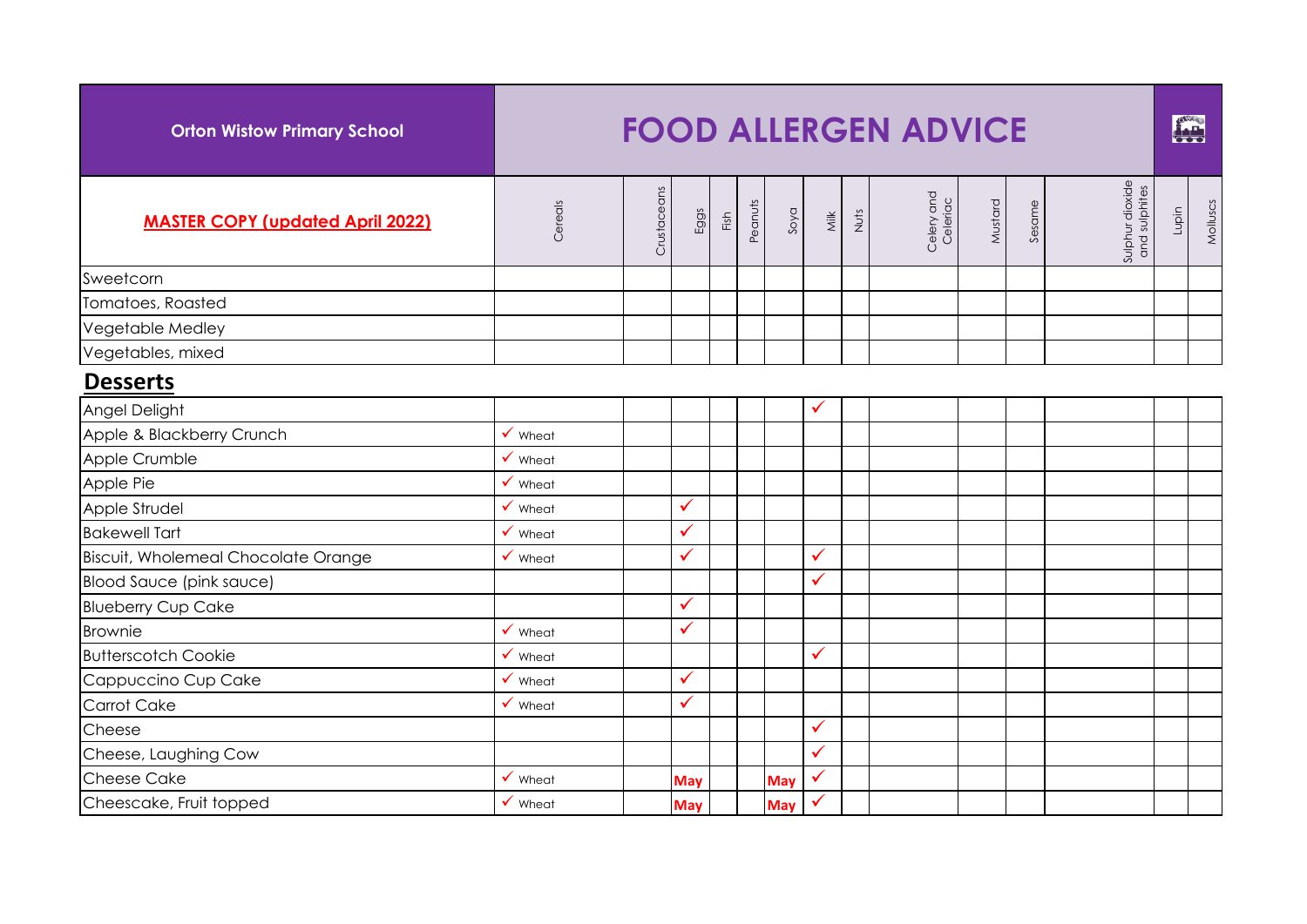| <b>Orton Wistow Primary School</b>      |                                   |             |              |      |         |            |              |      | <b>FOOD ALLERGEN ADVICE</b> |         |            |                                  |       | FAR      |
|-----------------------------------------|-----------------------------------|-------------|--------------|------|---------|------------|--------------|------|-----------------------------|---------|------------|----------------------------------|-------|----------|
| <b>MASTER COPY (updated April 2022)</b> | Cereals                           | Crustaceans | Eggs         | Fish | Peanuts | Soya       | <b>Milk</b>  | Nuts | Celery and<br>Celeriac      | Mustard | Sesame     | Sulphur dioxide<br>and sulphites | Lupin | Molluscs |
| <b>Cherry Bakewell</b>                  | ✔ Wheat/Semolina                  |             | $\checkmark$ |      |         |            |              |      |                             |         |            |                                  |       |          |
| Chocolate Biscuit Cake                  | $\checkmark$ Wheat                |             |              |      |         |            | $\checkmark$ |      |                             |         |            |                                  |       |          |
| Chocolate Fudge Brownie                 | $\checkmark$ Wheat                |             | $\checkmark$ |      |         |            |              |      |                             |         |            |                                  |       |          |
| Chocolate Chip Sponge                   | $\checkmark$ Wheat                |             | $\checkmark$ |      |         |            | $\checkmark$ |      |                             |         |            |                                  |       |          |
| Chocolate & Orange Marble Cake          | $\checkmark$ Wheat                |             | $\checkmark$ |      |         |            |              |      |                             |         |            |                                  |       |          |
| Chocolate Cup Cake, Decorated           | $\checkmark$ Wheat                |             | $\checkmark$ |      |         |            |              |      |                             |         |            |                                  |       |          |
| Chocolate Krispie Christmas Pudding     | $\sqrt{\phantom{a}}$ Maize Starch |             |              |      |         |            |              |      |                             |         |            |                                  |       |          |
| Chocolate Rice Krispie Cake             | $\checkmark$ Maize Starch         |             |              |      |         |            |              |      |                             |         |            |                                  |       |          |
| Chocolate Custard/Sauce                 |                                   |             |              |      |         |            | $\checkmark$ |      |                             |         |            |                                  |       |          |
| Chocolate Shortbread                    | $\checkmark$ Wheat                |             |              |      |         |            |              |      |                             |         |            |                                  |       |          |
| Chocolate Sponge                        | $\checkmark$ Wheat                |             | $\checkmark$ |      |         |            |              |      |                             |         |            |                                  |       |          |
| Coconut Biscuit                         | $\checkmark$ Wheat                |             |              |      |         |            |              |      |                             |         |            |                                  |       |          |
| Coconut Tart                            | $\checkmark$ Wheat                |             | $\checkmark$ |      |         |            |              |      |                             |         |            |                                  |       |          |
| Cookie, Chocolate Chip                  | $\checkmark$ Wheat                |             | ✓            |      |         |            | $\checkmark$ |      |                             |         |            |                                  |       |          |
| Crackers (for Cheese)                   | $\checkmark$ Wheat                |             | May          |      |         |            | <b>May</b>   |      |                             |         | <b>May</b> |                                  |       |          |
| Cornflake Tart                          | $\checkmark$ Wheat/Barley         |             |              |      |         |            |              |      |                             |         |            |                                  |       |          |
| Cream                                   |                                   |             |              |      |         |            | $\checkmark$ |      |                             |         |            |                                  |       |          |
| Cream Bun                               | $\checkmark$ Wheat                |             | <b>May</b>   |      |         | <b>May</b> | $\checkmark$ |      |                             |         |            |                                  |       |          |
| Creepy Cup Cake                         | $\checkmark$ Wheat                |             | $\checkmark$ |      |         |            |              |      |                             |         |            |                                  |       |          |
| Christmas Pudding                       | $\checkmark$ Wheat                |             | $\checkmark$ |      |         |            | $\checkmark$ |      |                             |         |            |                                  |       |          |
| Custard                                 |                                   |             |              |      |         |            | $\checkmark$ |      |                             |         |            |                                  |       |          |
| <b>Custard Pots</b>                     |                                   |             |              |      |         |            | $\checkmark$ |      |                             |         |            |                                  |       |          |
| Donut (Ring)                            | $\checkmark$ Wheat                |             |              |      |         | ✓          | <b>May</b>   |      |                             |         |            |                                  |       |          |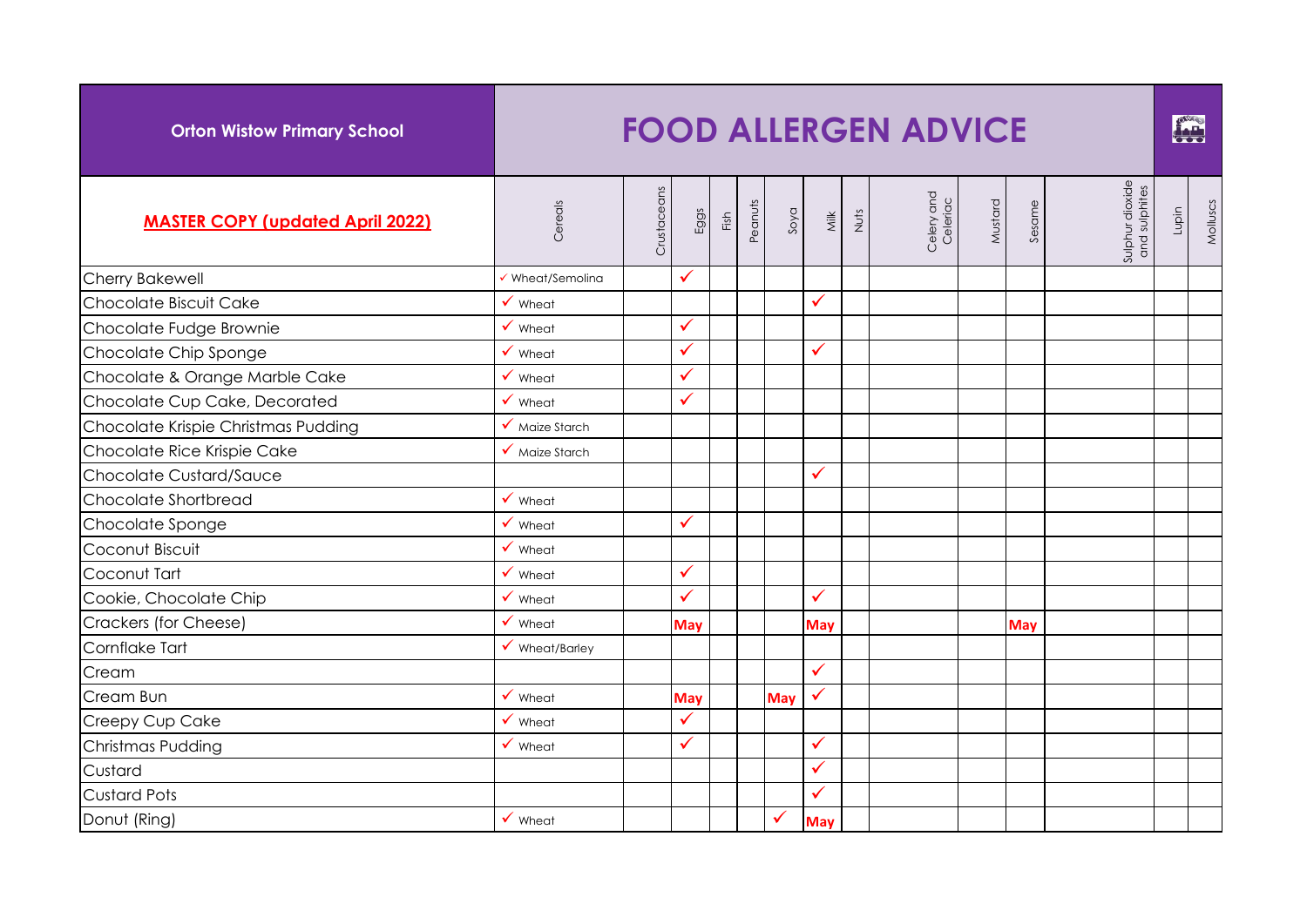| <b>Orton Wistow Primary School</b>      |                           |             |              |      |         |      |              |      | <b>FOOD ALLERGEN ADVICE</b> |         |        |                                  |       | FOR      |
|-----------------------------------------|---------------------------|-------------|--------------|------|---------|------|--------------|------|-----------------------------|---------|--------|----------------------------------|-------|----------|
| <b>MASTER COPY (updated April 2022)</b> | Cereals                   | Crustaceans | Eggs         | Fish | Peanuts | Soya | <b>Milk</b>  | Nuts | Celery and<br>Celeriac      | Mustard | Sesame | Sulphur dioxide<br>and sulphites | Lupin | Molluscs |
| Donut (Jam)                             | $\checkmark$ Wheat        |             |              |      |         |      | <b>May</b>   |      |                             |         |        |                                  |       |          |
| Doughnut                                | $\checkmark$ Wheat        |             |              |      |         |      |              |      |                             |         |        |                                  |       |          |
| Drizzle Cake, Lemon or Orange           | $\checkmark$ Wheat        |             | ✓            |      |         |      | $\checkmark$ |      |                             |         |        |                                  |       |          |
| Easter Bunny Shortbread Biscuit         | $\checkmark$ Wheat        |             |              |      |         |      | $\checkmark$ |      |                             |         |        |                                  |       |          |
| Easter Iced Sponge                      | $\checkmark$ Wheat        |             | ✓            |      |         | ✓    | $\checkmark$ |      |                             |         |        |                                  |       |          |
| Easter Chocolate Fudge Brownie          | $\checkmark$ Wheat        |             | ✓            |      |         |      | $\checkmark$ |      |                             |         |        |                                  |       |          |
| Easter Vanilla Cupcake                  | $\checkmark$ Wheat        |             | ✓            |      |         |      | $\checkmark$ |      |                             |         |        |                                  |       |          |
| Easter Chocolate Krispie Cake           | $\checkmark$ Maize Starch |             |              |      |         |      | $\checkmark$ |      |                             |         |        |                                  |       |          |
| <b>Fairy Cake</b>                       | $\checkmark$ Wheat        |             | ✓            |      |         |      |              |      |                             |         |        |                                  |       |          |
| <b>Flame Sauce</b>                      |                           |             |              |      |         |      | $\checkmark$ |      |                             |         |        |                                  |       |          |
| Flapjack                                | $\checkmark$ Wheat/Oats   |             |              |      |         |      |              |      |                             |         |        |                                  |       |          |
| Flapjack, Raspberry                     | $\checkmark$ Wheat/Oats   |             |              |      |         |      |              |      |                             |         |        |                                  |       |          |
| Fromage Frais & Sponge Finger           | $\checkmark$ Wheat        |             | ✓            |      |         |      | ✓            |      |                             |         |        |                                  |       |          |
| <b>Fruit Cobbler</b>                    | $\checkmark$ Wheat        |             |              |      |         |      |              |      |                             |         |        |                                  |       |          |
| Fruit Crunch Pie                        | $\checkmark$ Wheat        |             |              |      |         |      |              |      |                             |         |        |                                  |       |          |
| Fruit Crumble                           | $\checkmark$ Wheat        |             |              |      |         |      |              |      |                             |         |        |                                  |       |          |
| Fruit Jelly                             |                           |             |              |      |         |      |              |      |                             |         |        |                                  |       |          |
| Fresh Fruit Salad                       |                           |             |              |      |         |      |              |      |                             |         |        |                                  |       |          |
| Fruit Smoothie                          |                           |             |              |      |         |      |              |      |                             |         |        |                                  |       |          |
| Fudge Tart                              | $\checkmark$ Wheat        |             |              |      |         |      | $\checkmark$ |      |                             |         |        |                                  |       |          |
| <b>Halloween Biscuit</b>                | $\checkmark$ Wheat        |             |              |      |         |      |              |      |                             |         |        |                                  |       |          |
| Hummingbird Cake                        | $\checkmark$ Wheat        |             | $\checkmark$ |      |         |      |              |      |                             |         |        |                                  |       |          |
| <b>Gingerbread Cake</b>                 | $\checkmark$ Wheat        |             | ✓            |      |         |      |              |      |                             |         |        |                                  |       |          |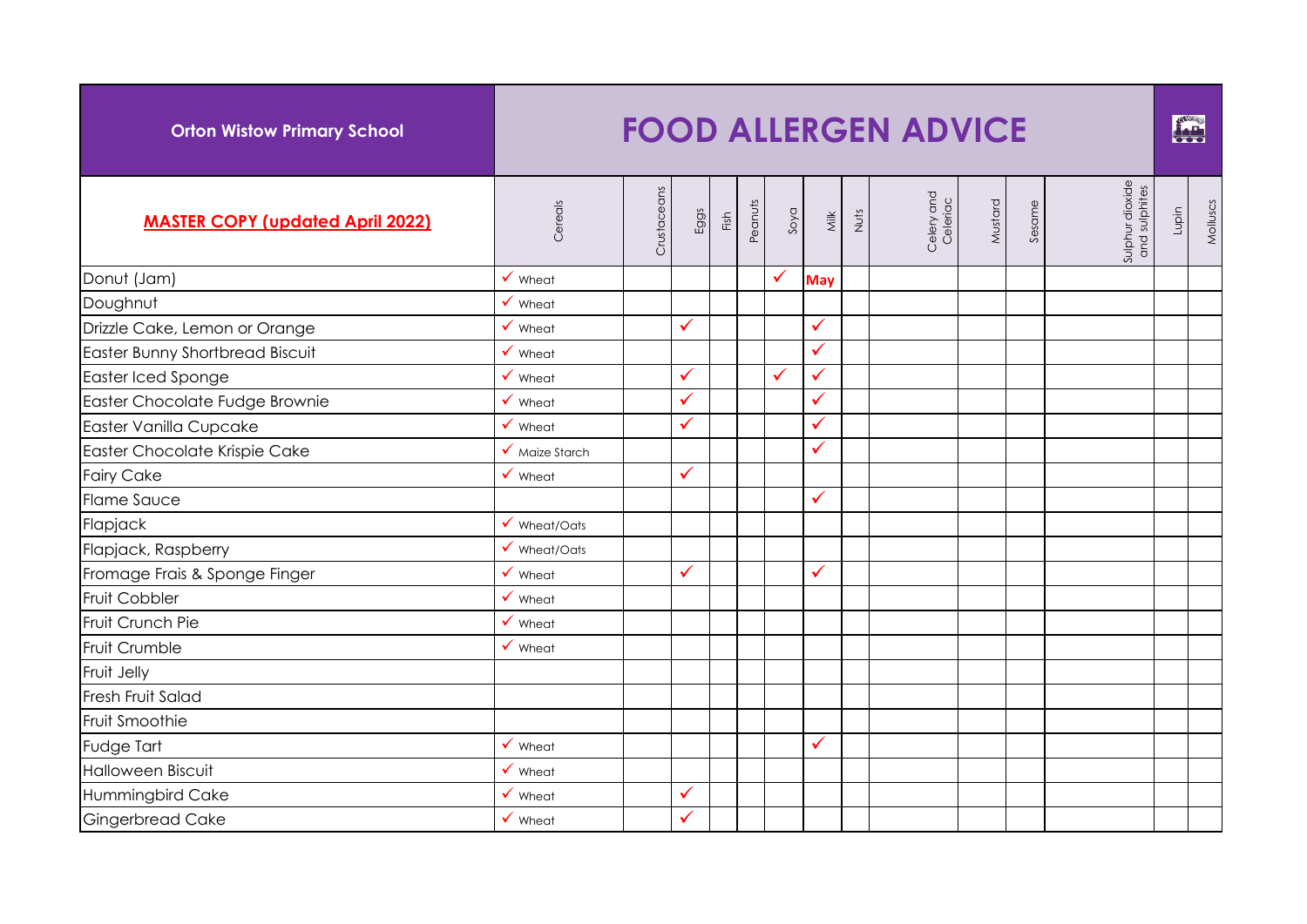| <b>Orton Wistow Primary School</b>      |                    |             |              |      |         |      |              |      | <b>FOOD ALLERGEN ADVICE</b> |         |        |                                  |       | FAR      |
|-----------------------------------------|--------------------|-------------|--------------|------|---------|------|--------------|------|-----------------------------|---------|--------|----------------------------------|-------|----------|
| <b>MASTER COPY (updated April 2022)</b> | Cereals            | Crustaceans | Eggs         | Fish | Peanuts | Soya | <b>Milk</b>  | Nuts | Celery and<br>Celeriac      | Mustard | Sesame | Sulphur dioxide<br>and sulphites | Lupin | Molluscs |
| Gingerbread Man                         | $\checkmark$ Wheat |             | ✓            |      |         |      | $\checkmark$ |      |                             |         |        |                                  |       |          |
| Honey & Oat Biscuit                     | $\checkmark$ Wheat |             |              |      |         |      |              |      |                             |         |        |                                  |       |          |
| Honey & Apple Cake                      | $\checkmark$ Wheat |             | ✓            |      |         |      |              |      |                             |         |        |                                  |       |          |
| Ice Cream Cone (Strawberry)             | $\checkmark$ Wheat |             |              |      |         |      | $\checkmark$ |      |                             |         |        |                                  |       |          |
| Ice Cream Roll                          | $\checkmark$ Wheat |             | ✓            |      |         |      | $\checkmark$ |      |                             |         |        |                                  |       |          |
| Ice Cream, assorted                     |                    |             |              |      |         |      | $\checkmark$ |      |                             |         |        |                                  |       |          |
| <b>Iced Bun</b>                         | $\checkmark$ Wheat |             | May          |      |         | May  | May          |      |                             |         |        |                                  |       |          |
| Iced Ginger Sponge                      | $\checkmark$ Wheat |             | ✓            |      |         |      |              |      |                             |         |        |                                  |       |          |
| Iced Sponge                             | $\checkmark$ Wheat |             | ✓            |      |         | ✓    | $\checkmark$ |      |                             |         |        |                                  |       |          |
| Iced Sponge Sparkler                    | $\checkmark$ Wheat |             | ✓            |      |         | ✓    | $\checkmark$ |      |                             |         |        |                                  |       |          |
| Jam Roly Poly                           | $\checkmark$ Wheat |             |              |      |         |      |              |      |                             |         |        |                                  |       |          |
| Jam & Coconut Sponge                    | Wheat              |             | ✓            |      |         |      |              |      |                             |         |        |                                  |       |          |
| Jam Sponge                              | $\checkmark$ Wheat |             | ✓            |      |         |      |              |      |                             |         |        |                                  |       |          |
| Jam Tart                                | $\checkmark$ Wheat |             |              |      |         |      |              |      |                             |         |        |                                  |       |          |
| Jam Vol au Vent                         | $\checkmark$ Wheat |             |              |      |         |      |              |      |                             |         |        |                                  |       |          |
| Jelly Pot                               |                    |             |              |      |         |      |              |      |                             |         |        |                                  |       |          |
| Juice (served with shortbread)          |                    |             |              |      |         |      |              |      |                             |         |        |                                  |       |          |
| Lemon Cupcake                           | $\checkmark$ Wheat |             | ✓            |      |         |      |              |      |                             |         |        |                                  |       |          |
| Lemon Shortbread                        | $\checkmark$ Wheat |             |              |      |         |      |              |      |                             |         |        |                                  |       |          |
| Lemon Love Cake                         | $\checkmark$ Wheat |             | ✓            |      |         |      | $\checkmark$ |      |                             |         |        |                                  |       |          |
| Lemon Meringue Pie                      | $\checkmark$ Wheat |             | $\checkmark$ |      |         |      |              |      |                             |         |        | $\checkmark$                     |       |          |
| Lemon Sponge                            | $\checkmark$ Wheat |             | ✓            |      |         |      |              |      |                             |         |        |                                  |       |          |
| Melting Moment                          | $\checkmark$ Wheat |             | ✓            |      |         |      |              |      |                             |         |        |                                  |       |          |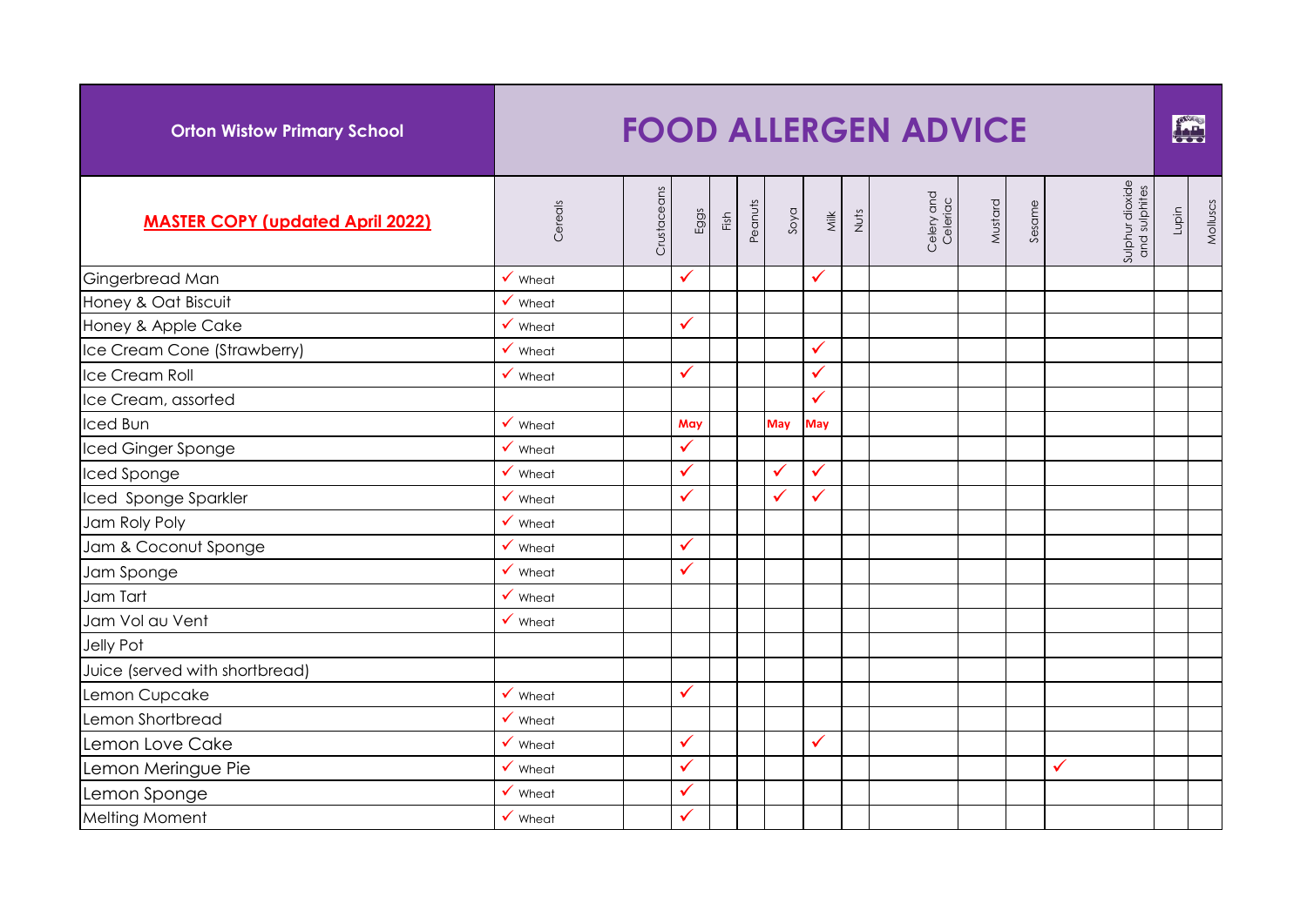| <b>Orton Wistow Primary School</b>      |                         |             |      |      |         |      |              |      | <b>FOOD ALLERGEN ADVICE</b> |         |        |                                  |       | <b>FAR</b> |
|-----------------------------------------|-------------------------|-------------|------|------|---------|------|--------------|------|-----------------------------|---------|--------|----------------------------------|-------|------------|
| <b>MASTER COPY (updated April 2022)</b> | Cereals                 | Crustaceans | Eggs | Fish | Peanuts | Soya | <b>Milk</b>  | Nuts | Celery and<br>Celeriac      | Mustard | Sesame | Sulphur dioxide<br>and sulphites | Lupin | Molluscs   |
| Meringue Bonfire                        | ✔ Maize Starch          |             | ✓    |      |         |      | $\checkmark$ |      |                             |         |        |                                  |       |            |
| Meringue Snowman & Cream                | ✔ Maize Starch          |             | ✓    |      |         |      | $\checkmark$ |      |                             |         |        |                                  |       |            |
| Millionnaire Shortbread                 | $\checkmark$ Wheat      |             |      |      |         |      | $\checkmark$ |      |                             |         |        |                                  |       |            |
| Mousse, assorted                        |                         |             |      |      |         |      | $\checkmark$ |      |                             |         |        |                                  |       |            |
| Muffin, Banana & Lime                   | $\checkmark$ Wheat      |             | ✓    |      |         |      |              |      |                             |         |        |                                  |       |            |
| Muffin, Citrus                          | $\checkmark$ Wheat      |             | ✓    |      |         |      |              |      |                             |         |        |                                  |       |            |
| Muffin, Fruit                           | $\checkmark$ Wheat      |             | ✓    |      |         |      |              |      |                             |         |        |                                  |       |            |
| Muffin, Raspberry & Coconut             | $\checkmark$ Wheat      |             | ✓    |      |         |      |              |      |                             |         |        |                                  |       |            |
| Muffin, seasonal fruit                  | $\checkmark$ Wheat      |             | ✓    |      |         |      |              |      |                             |         |        |                                  |       |            |
| Oaty Cookie                             | $\checkmark$ Wheat/Oats |             |      |      |         |      |              |      |                             |         |        |                                  |       |            |
| Oaty Fruit Cookie                       | $\checkmark$ Wheat      |             |      |      |         |      |              |      |                             |         |        |                                  |       |            |
| Orange Viennese Biscuit                 | $\checkmark$ Wheat      |             |      |      |         |      |              |      |                             |         |        |                                  |       |            |
| Pancakes with Choice of Flavoured Syrup | $\checkmark$ Wheat      |             | ✓    |      |         |      | $\checkmark$ |      |                             |         |        |                                  |       |            |
| Pancakes with Fruit                     | $\checkmark$ Wheat      |             | ✓    |      |         |      |              |      |                             |         |        |                                  |       |            |
| Peach Melba                             |                         |             |      |      |         |      | $\checkmark$ |      |                             |         |        |                                  |       |            |
| <b>Pink Sauce</b>                       |                         |             |      |      |         |      | ✓            |      |                             |         |        |                                  |       |            |
| Poppy Seed Muffin                       | $\checkmark$ Wheat      |             |      |      |         |      |              |      |                             |         |        |                                  |       |            |
| Raspberry Yoghurt Sponge                | $\checkmark$ Wheat      |             | ✓    |      |         |      | $\checkmark$ |      |                             |         |        |                                  |       |            |
| <b>Rice Pudding Pots</b>                |                         |             |      |      |         |      | $\checkmark$ |      |                             |         |        |                                  |       |            |
| <b>Rocky Road</b>                       | $\checkmark$ Wheat      |             |      |      |         |      | $\checkmark$ |      |                             |         |        |                                  |       |            |
| Scone with Jam & Cream                  | $\checkmark$ Wheat      |             |      |      |         |      | $\checkmark$ |      |                             |         |        |                                  |       |            |
| Shooting Star Sponge                    | $\checkmark$ Wheat      |             | ✓    |      |         | ✓    | $\checkmark$ |      |                             |         |        |                                  |       |            |
| Shortbread                              | $\checkmark$ Wheat      |             |      |      |         |      |              |      |                             |         |        |                                  |       |            |